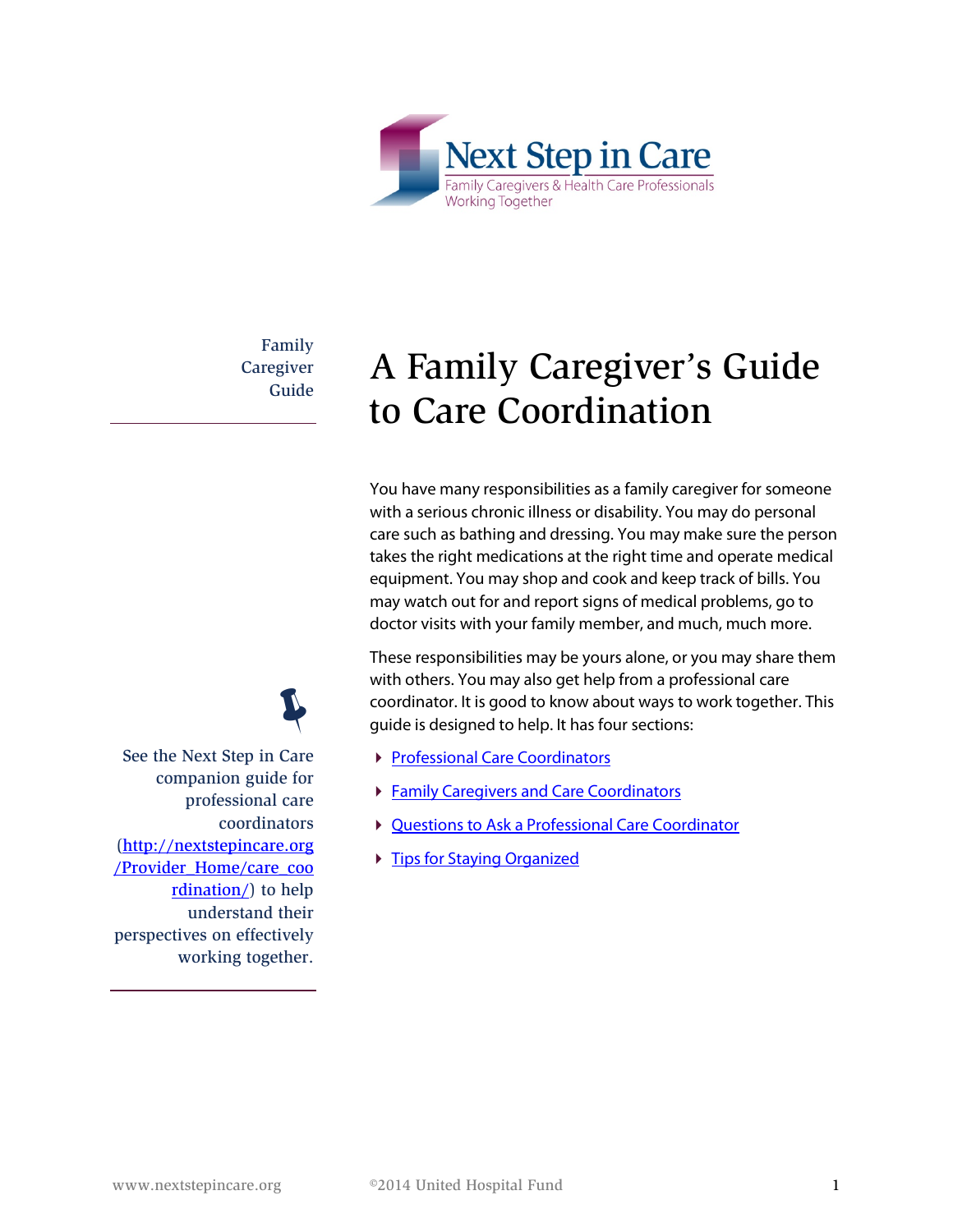

Care Coordination

## <span id="page-1-0"></span>Professional Care Coordinators

Who are professional care coordinators? They are either health professionals (such as nurses or social workers) or office staff who help schedule, arrange, and oversee services needed to maintain the health and well-being of someone with a serious or chronic illness. The role of professional care coordinators can vary. Some may focus on medical care while others help with insurance, medication, or community services.

Professional care coordinators may be called discharge planners, benefit managers, case managers, private geriatric care managers, or some other title. They may work in a:

- Health care facility such as a hospital, outpatient clinic, medical practice, VA hospital or clinic, or primary care doctor's office
- Health plan, private insurance company, managed long-term care plan (MLTC), or pharmacy benefit plan
- Medicaid program, or a program for people who get both Medicare and Medicaid
- Home care agency, Area Agency on Aging, senior center, or other community-based service

How do professional care coordinators help? Their job is to help get needed services in a way that does not waste anyone's time or energy and does not create extra costs. Professional care coordinators can often access services that are hard, if not impossible, for patients and family caregivers to connect with on their own.

A doctor, nurse, social worker, or other health professional should work with you and your family member to determine what services your family member needs. This discussion is called an "assessment." Services may focus solely on medical care or help your family member live at home and take part in community activities. For instance, a care coordinator might arrange for doctor visits, make referrals for home care, order medical supplies, get the health plan to approve payment for certain services, and communicate with others on your family member's care team.

There are limits to what care coordinators can do, often depending on where they work. For example, a care coordinator from a health plan or medical practice may refer your family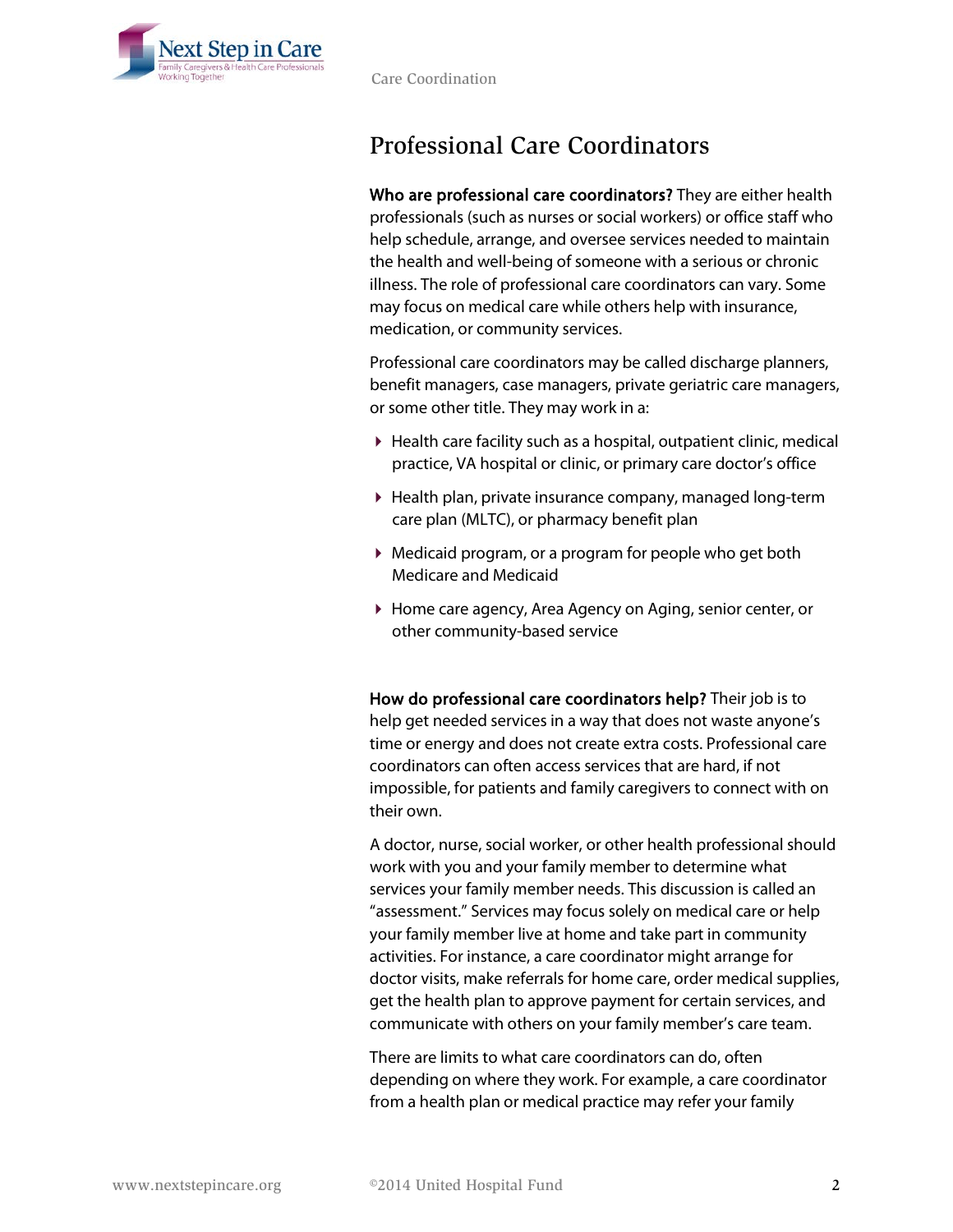

Care Coordination

member to services and providers within their network but not know about more convenient options. A care coordinator from a community-based agency might have good local contacts but not be able to refer your family member for medical care. A care coordinator from a pharmacy benefits plan may coordinate prescriptions, refills, and delivery of medications but not manage other health care services.

How long do care coordinators work with patients and family caregivers? Most professional care coordinators work with patients and family caregivers for a specific period of time. For example, this might be for 30 days after leaving the hospital or just while your family member is getting a certain treatment. Some care coordinators are part of a long-term care plan and work with families for as long as that plan is in place.

### In addition to care coordinators, other professionals may be involved in your family member's care. They may include:

- Coaches (such as nurses or other professionals), who teach patients and family caregivers how to take the lead in coordinating care and communicating with health care professionals.
- ▶ Community health workers, who live in the area and are trained in some aspects of basic primary care. They can help patients and family caregivers prevent disease and manage chronic conditions.
- $\triangleright$  **Navigators**, who can provide names and contact information for doctors, hospitals, health care staff, and community services. They usually do not arrange for, or schedule, appointments.

### <span id="page-2-0"></span>Family Caregivers and Care Coordination

It can be hard to coordinate care for someone with a serious or chronic illness. It takes a lot of time and skill for family caregivers to balance family resources, relationships, work, health care system requirements, and community resources like transportation, adult day care, and home-delivered meals.

Your caregiving responsibilities may vary depending on your

Care coordination is not  $\ddot{\psi}$ the same as disease management. Care coordination is about a patient's overall health. Disease management is a way to teach about a certain health problem, such as diabetes.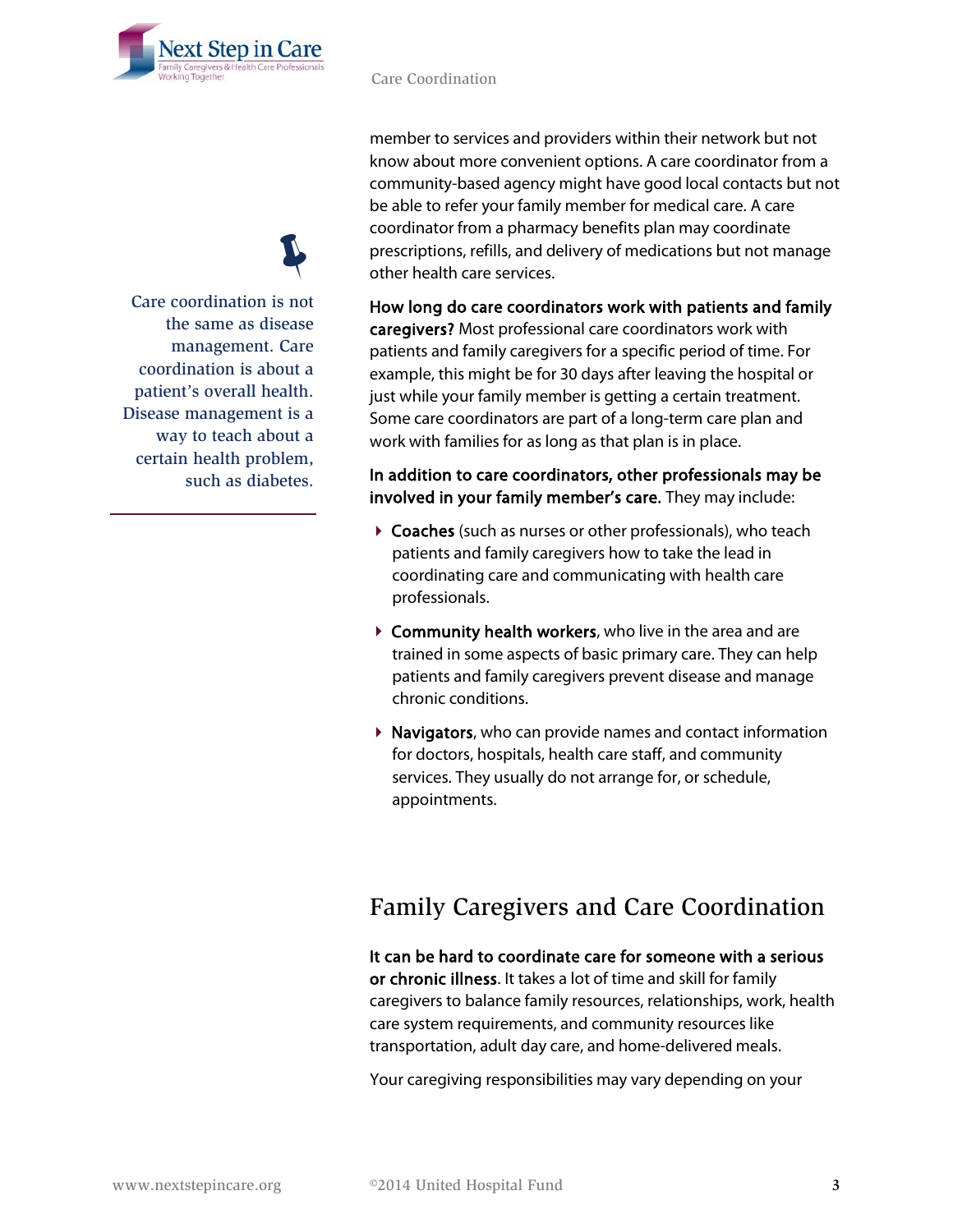

family member's needs at any given time. You may need to coordinate care only when your family member is discharged from a hospital or rehabilitation program, when caregiving plans fall apart, or when your family member just needs extra help. Or family caregiving may be a daily part of your life and take a lot of time and energy.

Even when working with a professional care coordinator, you have many responsibilities. Here are examples of how you might work together:

- Your family member has a heart problem and needs to see a specialist very soon. But the specialist has a two-month wait list for new patients. A professional care coordinator may be able to get you an appointment for next week and even arrange transportation. It is your responsibility to get your family member ready for this appointment and perhaps leave work early so you can go, too. During the appointment, you need to speak with the doctor and take notes about what's next. Everything must go smoothly or the appointment could be missed and your family member's medical problems could get worse.
- Caregiving can be expensive, with the need to pay for special food, medicine, supplies, and insurance co-pays. You might need help paying some of these costs. A professional care coordinator may be able to talk with your family member's doctor about less expensive medicine, ask insurance to pay for certain supplies, or find help paying other bills.
- The hospital discharge planner ordered a shower chair, but it is too big to fit in your family member's bathroom. A professional care coordinator may be able to find a smaller chair and even arrange for someone to install the chair at home and teach you how to use it safely.
- You care for grandchildren, one of whom is disabled. Now you are not feeling well and need to go to the doctor. How can you find time to take care of yourself? A professional care coordinator may be able to work with you and your grandchildren's care providers so that you both can get needed care and services.

A professional care  $\ddot{\psi}$ coordinator's job is to coordinate services. A family caregiver's job is to coordinate life.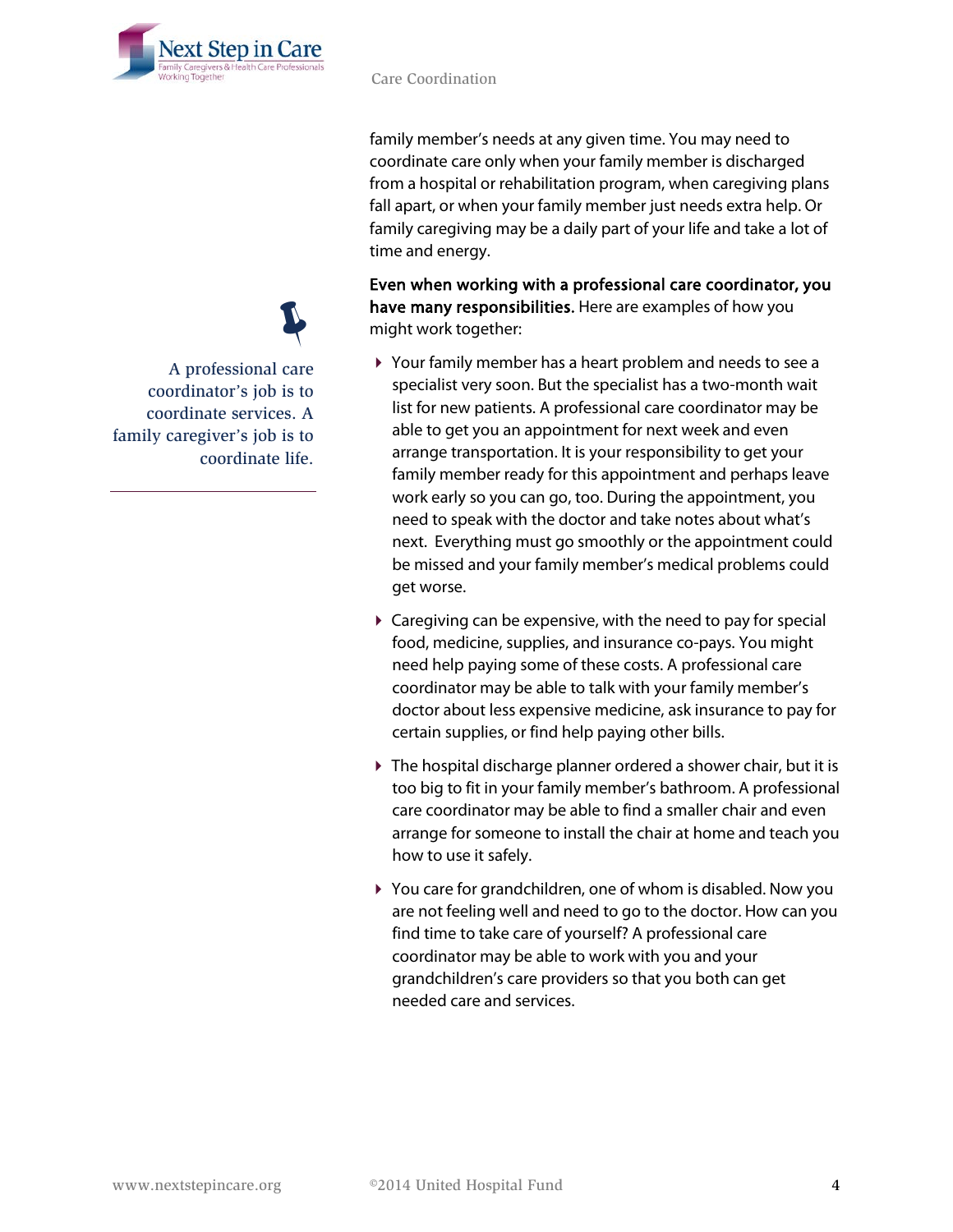

## <span id="page-4-0"></span>Questions to Ask a Professional Care Coordinator

It is good to ask a lot of questions. Asking questions helps you and the professional care coordinator work as a team. Find out ahead of time what tasks each of you will do. Speak up if you do not understand what a care coordinator says or you think there are problems. You as the family caregiver are responsible for making sure this works out. Don't leave it to chance. Here are some questions you might want to ask.

#### Questions about working together:

- What parts of my family member's care are you going to coordinate?
- ▶ What parts of care are you not going to coordinate? For instance, will you:
	- arrange transportation to the doctor,
	- $\blacktriangleright$  find community resources,
	- $\rightarrow$  get home care services,
	- order equipment and supplies, or
	- $\triangleright$  help me fill, refill, pay for, and arrange delivery of medication?
- How long will you help us with care coordination? Are your services ongoing or just for a while? If so, when will your services end?

#### Questions about my role as a family caregiver:

- What do you see as my role in care coordination? What if I cannot do some or all of the things you expect from me? Let's discuss this.
- Can I work with you to schedule appointments and other activities? I know it helps if I can go to appointments, too, and I want to fit them into my schedule.

#### Questions about communication:

- How will you communicate with me? Will it be by phone, email, Skype, in person, or through an online patient portal?
- Are there certain times to call you with my questions?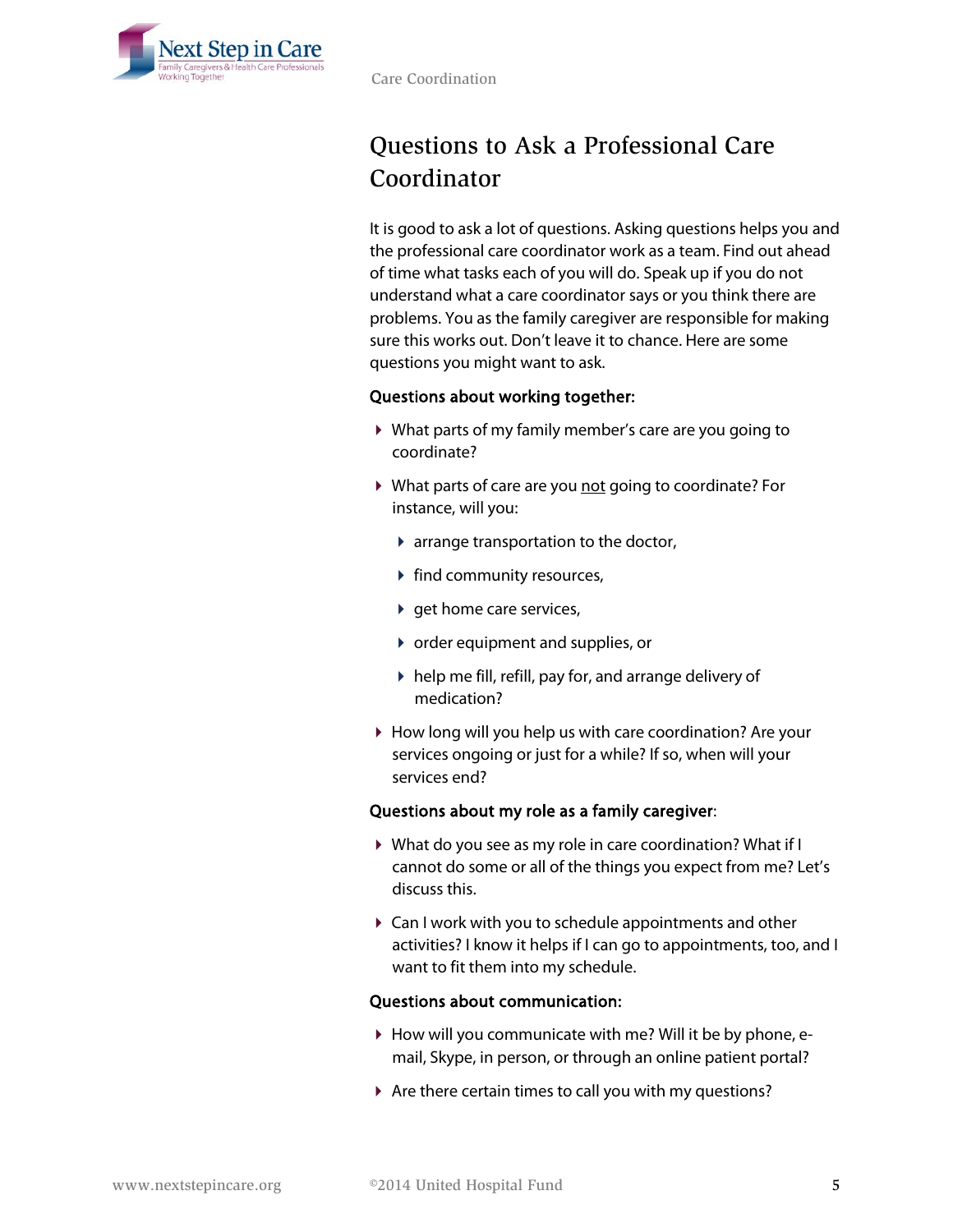

 If my family member goes to a specialist, will that doctor tell you or me what happens next?

 Who gets my family member's test results? If it is someone other than me, who will tell me the results? Who will tell me if there is anything new or different we need to do?

Your family member may have two or more care coordinators, each working at different agencies (such as one from a doctor's office and another from a managed long-term care plan). Ask how they will communicate with you and each other. Good communication might not happen without a plan.

### <span id="page-5-0"></span>Tips for Staying Organized

It's hard to arrange a system of care that works for you and your family member. You have to include everything from doctor appointments to home care, from medication schedules to transportation. You may also need to coordinate services arranged by different professional care coordinators. And you need to know what to do when something goes wrong. This can be quite a challenge, even for the most organized person.

#### Here are some tips for staying organized.

- Set up a notebook, computer folder, caregiver app, or patient portal. Your records should include names, phone numbers, e-mail addresses, and other ways to contact services, doctors, and others involved in your family member's care. It should include what to do when there is a problem or emergency (such as calling the primary care doctor, specialist, care coordinator, family members, and pharmacy). It also should include information about transportation, food delivery, and other needed services.
- $\triangleright$  Keep notes each time you contact a health care and other professional. Include the date, name and title of each person you speak or email with, and what was discussed. You can save e-mails in a computer folder or print them out and add to your notebook. A reality of care coordination is that you may hear different things from different people. It helps to have notes showing who told you what.

 $\ddot{\psi}$ 

Speak up if you are having problems with a professional care coordinator. Perhaps he or she is not following through on plans. Or you are not working well together as a team. If you are having problems, speak with a supervisor or request a different care coordinator.